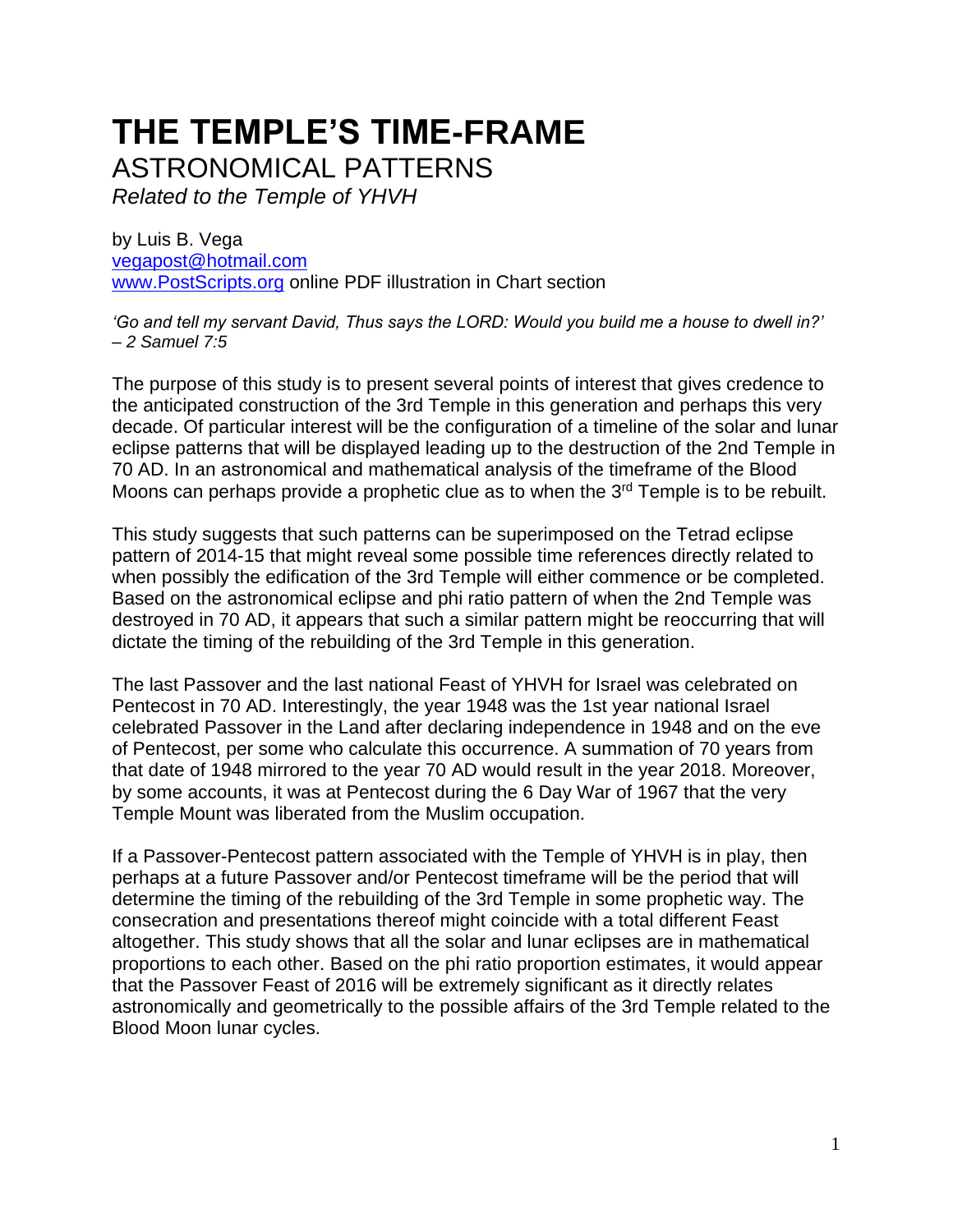## **Prophetic Patterns and Astronomical Cycles**

Many believe the Tetrad sequence of 1949-1967-2014 has a direct link to this prognostication of Biblical proportions. If the timeframe of approximately 7 years is considered from the start of the 2014-2015 Tetrad to the beginning of the 3rd Blood Moon cluster of 2022, the phi ratio would pinpoint the month that is extremely significant to the 3rd Temple's timing. Specifically this pinpoint corresponds to the Passover of 2016. This study strongly suggests that the 'Temple Zone' encompasses the time from 2016 to the sometime in 2018. With regards to the Blood Moon count from 65 to 72 AD, there were 3 Blood Moon Dyads just over a 7 year period. A Dyad is a pair of something.

The same years, 65 and 72 AD also have a 'bookend' Tetrad of 4 partial solar eclipses that were directly associated with the Dyad Blood Moons and also spanned just over a 7 year period. If one incorporates these 2 time-spans, the start of the Blood Moon Dyad in 65 AD to the end of the partial solar eclipse in 72 AD, the fulcrum of the phi ratio geometric spiral precisely squares off with the month of August in which the 2nd Temple was destroyed. Again this is ascertained when the phi ratio spiral is geometrically imposed by the meshing of both the lunar and solar timeframes of their respective eclipses.

Based on the phi ratio pattern and the 7 year eclipse period, it would appear that the coming 3rd Temple could likewise also see its timing tied to a similar phi ratio pattern and a 7 year prophetic period factor of time. The prophetic time markers of a 7 year period could validate the duration of the Tribulation period spoken of in the books of Revelation and Daniel. Such timeframes specifically have the markings of how such patterns directly were related to the timing of the destruction of the 1st and 2nd Temples, why not the 3rd? This study suggests then that such similar patterns could also be incorporated within the events surrounding the duration of the Tribulation period, the 3rd Temple and its Abomination of Desolation to occur.

Many Bible scholars purport that the Tribulation period is an all-encompassing period, 7 years long, consisting of a first part called the Tribulation and the 2nd part considered to be the Great Tribulation. There are those that emphatically insist that the Tribulation period is only 3.5 years. Regardless, it would follow that such similar and consistent patterns of a 2520 day cycle solely based on eclipse and mathematical patterns of prior Temple periods could be incorporated in the last generation that will witness the 3rd Temple timeline as it is tied directly to the last vestiges of prophetic prophecy not yet fulfilled.

This could mean that the Tribulation and the return of Jesus Christ as the Son of David, Lion King to rule the nations from Israel will be witnessed by this present generation. It will witness amazing spectacles such as the reconstruction of the 3rd Temple and the Rapture of the Church. Such a time will be dealing directly with national Israel once again and the 3rd Temple will be center stage as the 2 Witnesses will come on the Temple scene after the Rapture.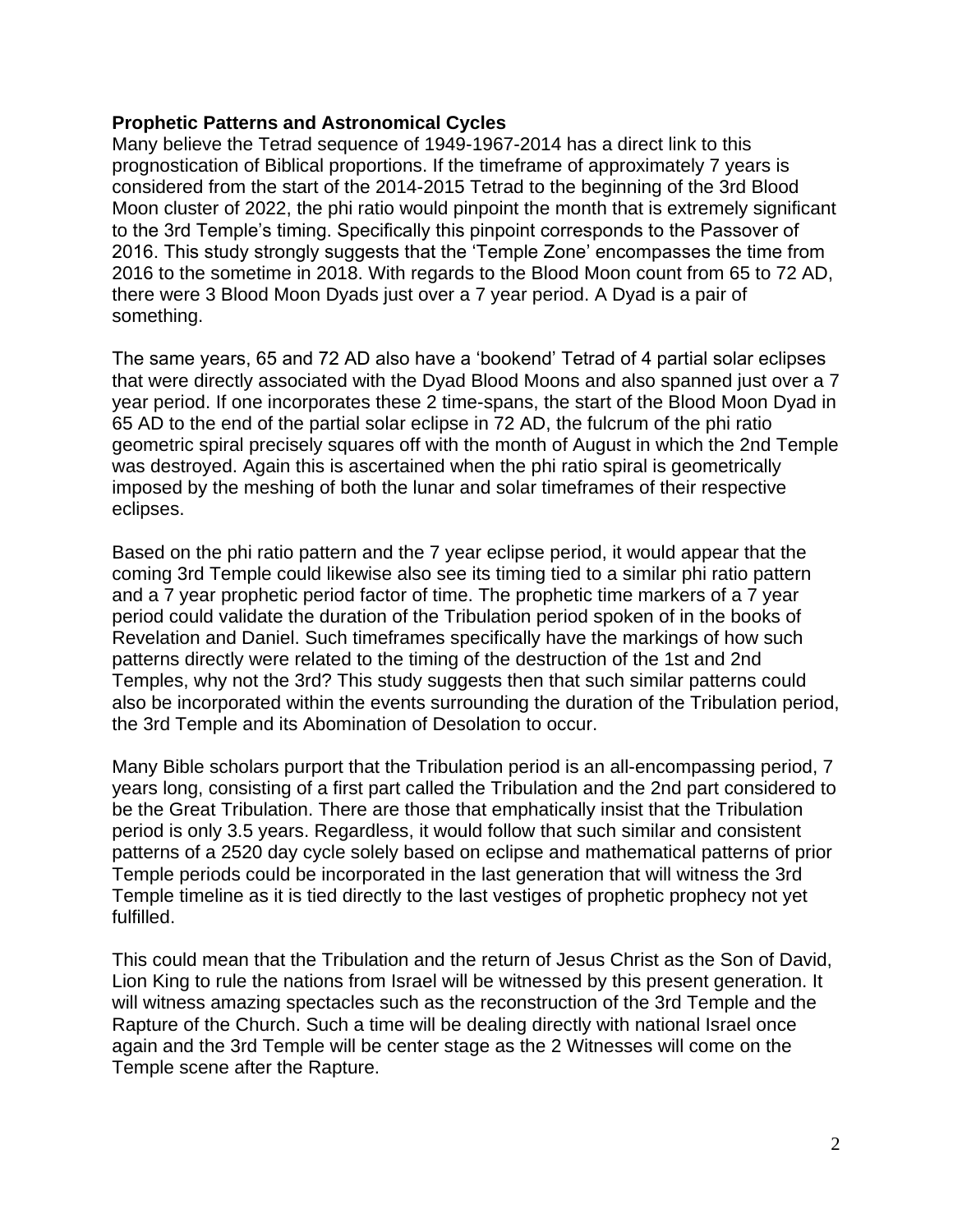## **The Passover Code**

The 2 Witnesses will testify against the evils of the false Messiah AntiChrist, the False Prophet and of the coming Desolation spoken by Daniel and reiterated by Jesus through His Olivet Discourse. This study suggests that the Blood Moon factors are important to stress and study is that such patterns led-up to the destruction of the 2<sup>nd</sup> Temple. Perhaps such a similar Blood Moon pattern will lead to the 3rd Temple. Such could also be directly tied to the timing of the Rapture of the Christian Church, i.e., the Body of Christ as well. This study is in agreement that the advent of the false Messiah that Israel will accept as the famed AntiChrist cannot occur until then. The 3rd Temple will be for the Tribulation period, as it is also referred to as the Tribulation Temple. The reason is that such a prophetic center piece will be ground zero for the world after the Rapture occurs.

The Golden Ratio is *the geometric 'spiral' is said to be the 'Signature of the Creator'. It is when 2 quantities are in the golden ratio if the ratio of the sum of the quantities to the larger quantity is equal to the ratio of the larger quantity to the smaller one.*

Following is the list from NASA of the particular lunar and solar eclipses leading up to the destruction of the Holy Temple in Jerusalem on the 9th of Av, 70 AD. An emphasis will be noted for those eclipses in that same year. According to this data, a total solar eclipse occurred just prior to Passover in 70 AD. What is very interesting is that a penumbral lunar eclipse occurred on April 14, 70 AD. Why this is extremely significant is that the Passover of 70 AD was the last Passover ever celebrated by national Israel.

If this is the case, it mirrors the same date of April 14, 32 AD in which this study suggests Jesus Christ was crucified. Perhaps the April 14, 70 AD lunar eclipse on Passover was a completion of a prophetic time. Thereafter, the nation of Israel like with the Diaspora to Babylon was to be exiled into their last Diaspora by Rome for 1878 years (70 AD to 1948). The Passover, as a nation was not to be celebrated as a nation until 1949. Amazingly the last Tetrad of the sequence since 1949 occurred on the same April 14 date.

This April 14 date that coincided with the start of the Tetrad of 2014-15 also matched the one on April 14, 32 AD that also occurred near the mid-night hours. Perhaps it is a resuming a prophetic count where the LORD left off from 70 AD and 32 AD. If this lunar Passover date pattern cycle is valid based on the 2 prior Tetrads of 1949-50 and 1967- 68, then the end of the Tetrad of 2014-15 perhaps set in motion some amazing prophetic countdown of sorts. Will it lead to the reconstruction efforts of the 3rd Temple?

Another amazing coincidence was that the start of the 2014-15 Tetrad converged on the same celebration of Passover as observed by the Christians and Jews. It is rather rare that the Jewish and western calendars synchronized on the Passover date but it does occur. What is also amazing is that this correspondence will not occur for quite some time in the near future as with the Tetrads that specifically fall on a the LORD's High Holy Feasts.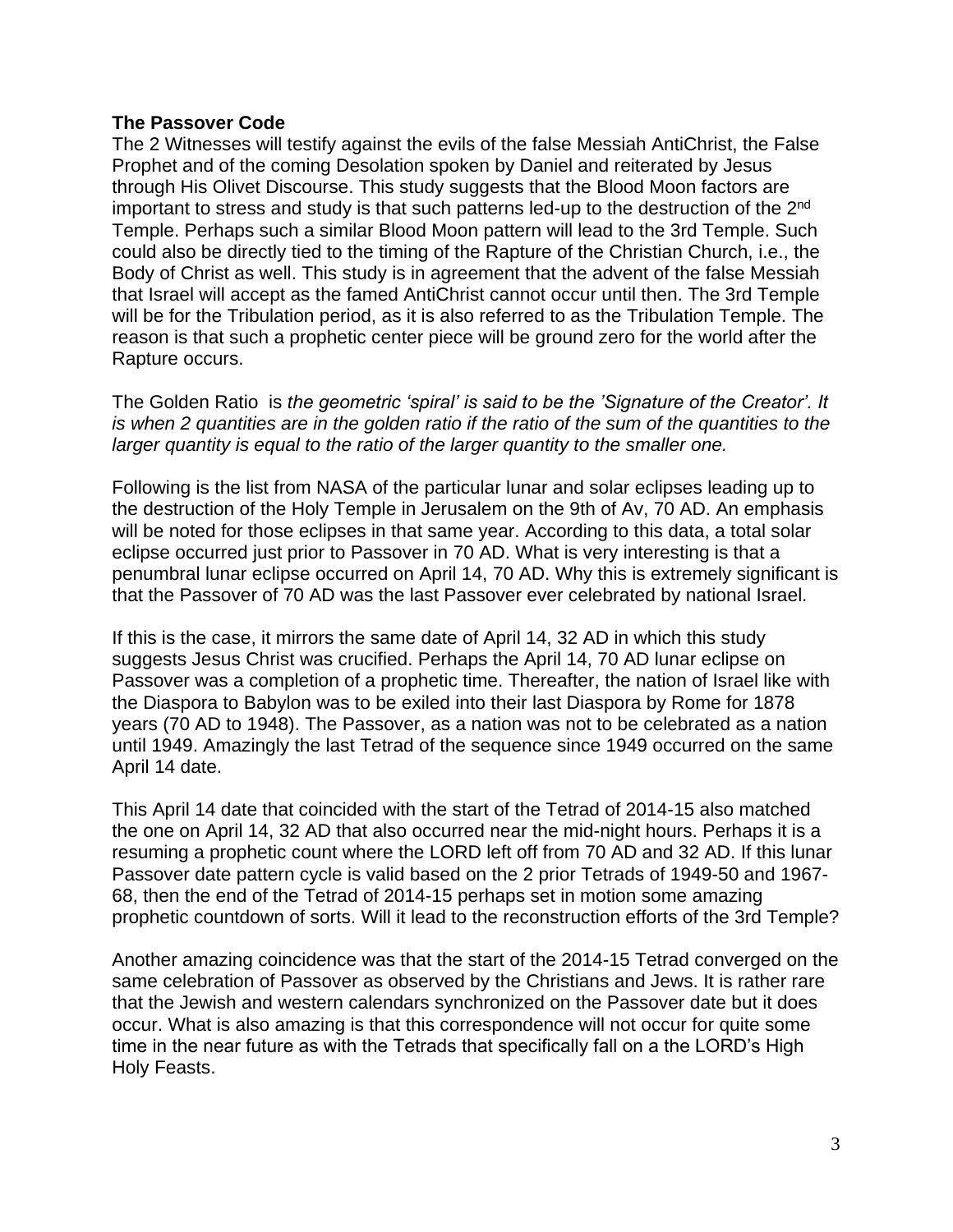The point being is that this April 14 Passover date appears to correspond to the most monumental prophetic occurrences known to mankind, the death of the SON of GOD and the prelude to the destruction of the Holy Temple in 70 AD. And to reiterated, the Passover of 2016 is mathematically square with the approximate 7 year time-span of the Tetrad to the Blood Moon of 2021 that this study suggests will be of some profound prophetic significance directly related to the 3rd Temple.

*1. April 14, 32 AD crucifixion of Chris? (same date as start of Tetrad of 2014-15)*

*2. April 14, 70 AD*

*Last Passover national Israel celebrated in the Land.* 

*3. April 14, 2014*

|  | Start of last Tetrad cluster related to Israel since 1949. |  |  |  |  |  |  |  |
|--|------------------------------------------------------------|--|--|--|--|--|--|--|
|--|------------------------------------------------------------|--|--|--|--|--|--|--|

| <b>LUNAR ECLIPSES</b> |              | <b>SOLAR ECLIPSES</b> |                         |  |  |  |
|-----------------------|--------------|-----------------------|-------------------------|--|--|--|
| <b>Year and TYPE</b>  |              | <b>Year and TYPE</b>  |                         |  |  |  |
| 65 Jan 11             | $T_{+}$      | 64 Dec 26             | P                       |  |  |  |
| 65 Jul 06             | $T-$         | 65 Jan 25             | P                       |  |  |  |
| 65 Dec 31             | P            | 65 Jun 22             | P                       |  |  |  |
| 66 Jun 26             | P            | 65 Jul 22             | P                       |  |  |  |
| 66 Dec 20             | N            | 65 Dec 16             | $\tau$                  |  |  |  |
| 67 May 17             | P            | 66 Jun 11             | Α                       |  |  |  |
| 67 Jun 15             | Nb           | 66 Dec 05             | $\tau$                  |  |  |  |
| 67 Nov 09             | P            | 67 May 31             | Α                       |  |  |  |
| 68 May 06             | $T_{+}$      | 67 Nov 25             | H                       |  |  |  |
| 68 Oct 29             | $T -$        | 68 May 19             | P                       |  |  |  |
| 69 Apr 25             | P            | 68 Nov 13             | P                       |  |  |  |
| 69 Oct 18             | P            | 69 Apr 10             | $\tau$                  |  |  |  |
| 70 Apr 14             | N (Passover) | 69 Oct 04             | Α                       |  |  |  |
| 70 Sep 09             | N            | <i>70 Mar 30</i>      | $\overline{\mathbf{r}}$ |  |  |  |
| <b>70 Oct 08</b>      | N            | 70 Sep 23             | A                       |  |  |  |
| 71 Mar 04             | P            | 71 Mar 20             | H                       |  |  |  |
| 71 Aug 29             | P            | 71 Sep 12             | H2                      |  |  |  |
| 72 Feb 22             | $T_{+}$      | 72 Feb 08             | P                       |  |  |  |
| 72 Aug 17             | $T -$        | 72 Mar 08             | P                       |  |  |  |
|                       |              | 72 Aug 02             | P                       |  |  |  |
|                       |              | 72 Sep 01             | P                       |  |  |  |

*T = Total, P=Penumbral, N=Umbral, A=Annular, P=Partial, H=Hybrid*

Many Christians firmly believe that the Rapture will take place before the 3rd Temple is operational or perhaps even during its physical construction; that would be a marvel to see. If such a speculation of the presented timeline patterns is plausible for the End of Days, then realize that perhaps the Rapture is that much closer. Based on the astronomical and phi ratio mathematical patterns, the Passover of 2016 is anticipated to being extremely Biblically prophetic. What is also amazing to contemplate is that the 3rd Temple corresponds to the advent of the Prophet Elijah national Israel has also been waiting for.